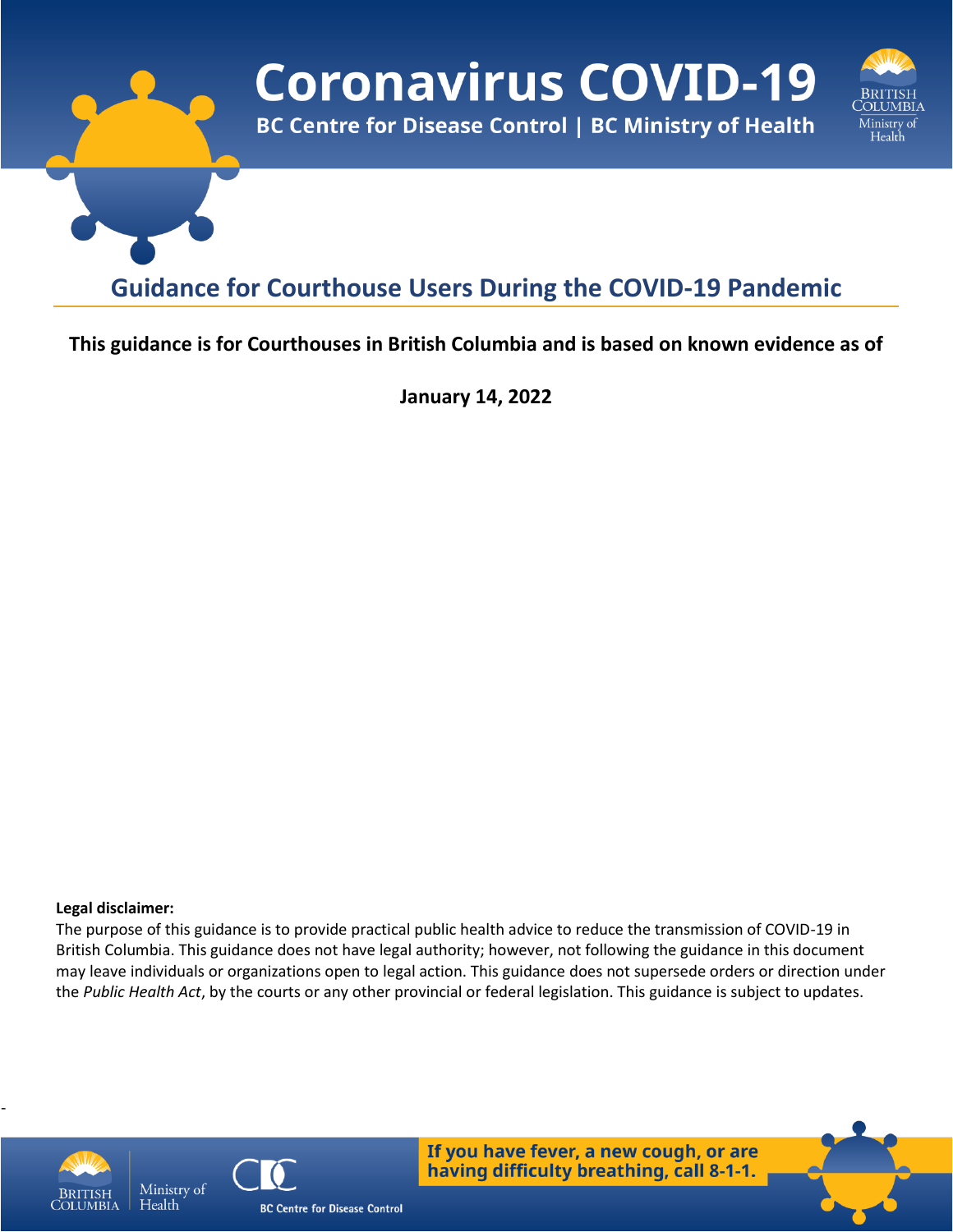#### Introduction

Courts and court services that support court proceedings are critical and essential services for British Columbians. Courthouses are settings where people access justice relating to a myriad of public and private legal matters that often engage public safety and individual liberty rights. People rely on the right to access courts to resolve their legal disputes in a fair and just hearing, where the rule of law applies. Many people who attend at courthouses, do not choose to be there, rather they are compelled by subpoena or other process to attend. People must have confidence that the courts are safe and accessible.

During the COVID-19 pandemic, concerns about individual and public health and safety, as well as potential exposure risks have been highlighted by those who use the court system. This guidance document provides links to infection prevention and control measures implemented in courthouses<sup>1</sup> and includes thresholds for the ordering of COVID-19 testing for individuals who are scheduled to be present in a courthouse.

# British Columbia's Approach to COVID-19

Part of the Provincial approach to COVID-19 early in the summer of 2021 included a shift from COVID-19 infection prevention and exposure control measures to ongoing communicable disease prevention measures. At that time the Provincial Health Officer "Statement for Employers on Transitioning from COVID-19 Safety Plans to Communicable [Disease Plans June 17, 2021](https://www2.gov.bc.ca/assets/gov/health/about-bc-s-health-care-system/office-of-the-provincial-health-officer/covid-19/covid-19-pho-letter-communicable-disease-plans.pdf)" recognized that **some workplaces may maintain current COVID-19 Safety Plan protocols for a longer period to allow for a transitional period and progression from COVID-19 Safety Plans to communicable disease plans.** With the arrival and spread of the SARS-CoV-2 Omicron variant of concern the Provincial Health Officer, in collaboration with WorkSafeBC, is requiring that employers reactivate their COVID-19 Safety Plans.

## BC Courts' Current Infection Prevention and Exposure Control Measures

For current health and safety measures for the courts regarding COVID-19, including the Omicron variant, please see:

- [Court of Appeal](https://www.bccourts.ca/Court_of_Appeal/overview_modified_court_procedures_due_to_covid-19.aspx)
- [Supreme Court](https://www.bccourts.ca/supreme_court/)
- [Provincial Court](https://www.provincialcourt.bc.ca/COVID19)
- [Ministry of the Attorney General](https://www2.gov.bc.ca/gov/content/justice/covid-19)

Variants of COVID-19, including the Omicron variant, spread the same way as the original COVID-19. That means the prevention measures already in place in courts continue to be effective at reducing the risk of COVID-19 spreading.





If you have fever, a new cough, or are having difficulty breathing, call 8-1-1.



<sup>&</sup>lt;sup>1</sup> "Courthouses" is used in this document to refer to all court locations, including circuit court locations.